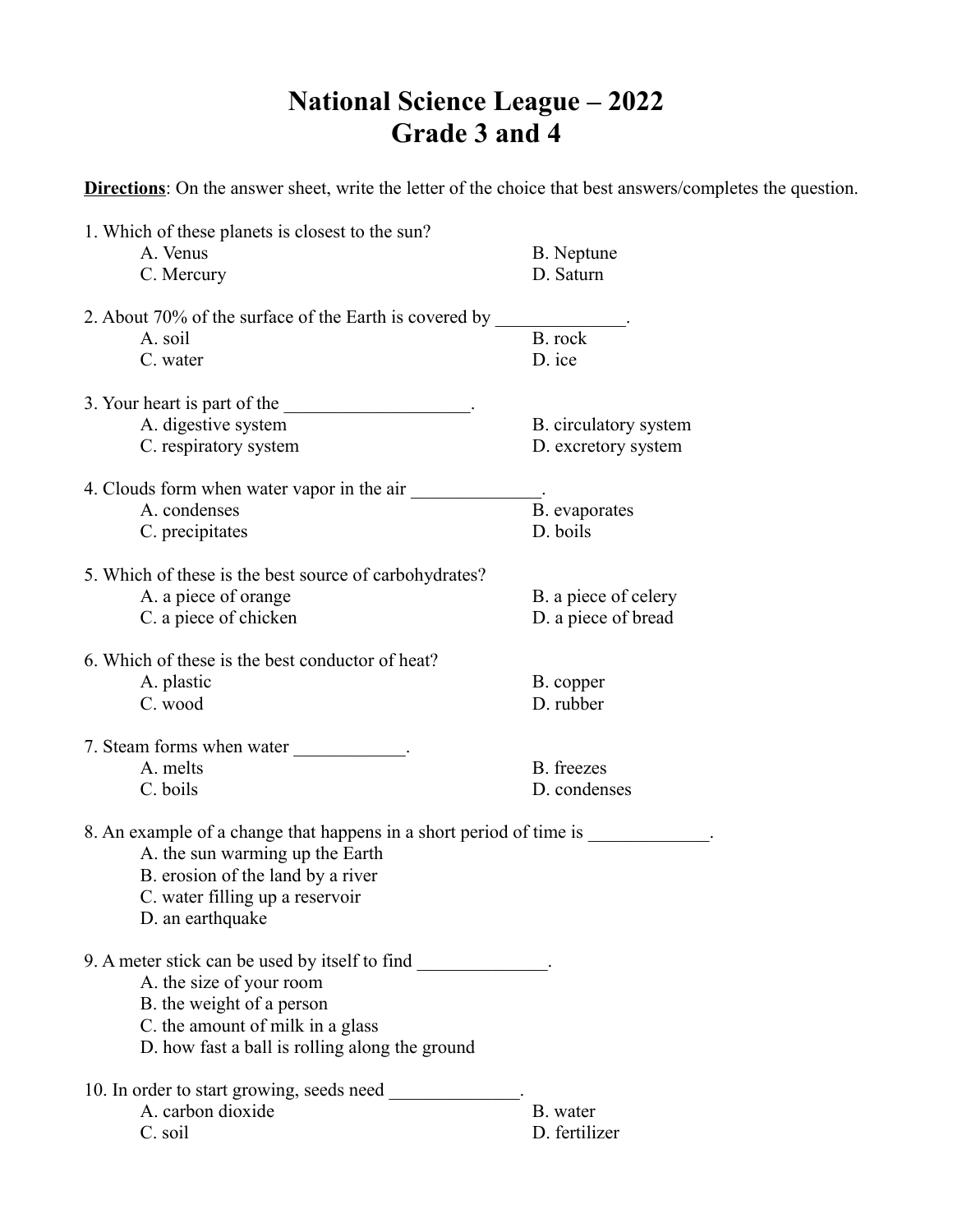| 11. Which energy source is renewable?<br>A. coal<br>C. natural gas                                                                                                                                                    | B. oil<br>D. solar                 |
|-----------------------------------------------------------------------------------------------------------------------------------------------------------------------------------------------------------------------|------------------------------------|
| 12. The amount of water vapor in the air is measured with<br>A. an anemometer<br>C. a hygrometer                                                                                                                      | B. a barometer<br>D. a thermometer |
| 13. Which of these is an element?<br>A. gold<br>C. sand                                                                                                                                                               | B. water<br>D. sugar               |
| 14. In which rock are dinosaur fossils most likely to be found?<br>A. igneous rock formed at the surface of the Earth<br>B. sedimentary rock<br>C. granite rock<br>D. igneous rock formed under the ground            |                                    |
| 15. An animal living in a cave is least likely to use its sense of<br>A. touch<br>C. smell                                                                                                                            | B. sight<br>D. hearing             |
| 16. Which of these changes chemical energy to electrical energy?<br>A. a motor<br>C. a light bulb                                                                                                                     | B. a generator<br>D. a battery     |
| 17. In most green plants, the food is produced in the<br>A. flowers<br>C. roots                                                                                                                                       | B. leaves<br>D. stems              |
| 18. Amphibians are animals that<br>A. are covered with thick scales<br>B. have a body temperature that does not change<br>C. can live both on land and in water<br>D. are close relatives of the dinosaurs            |                                    |
| 19. All living things<br>A. can move from place to place<br>B. are made up of cells<br>C. have a heart that pumps blood<br>D. are able to make their own food                                                         |                                    |
| 20. Which is a true statement about our moon?<br>A. It rises and sets at a different time each night.<br>B. It has the same kind of atmosphere as the Earth.<br>C. It takes 15 days to revolve around the Earth once. |                                    |

D. It is equal in size to the Earth.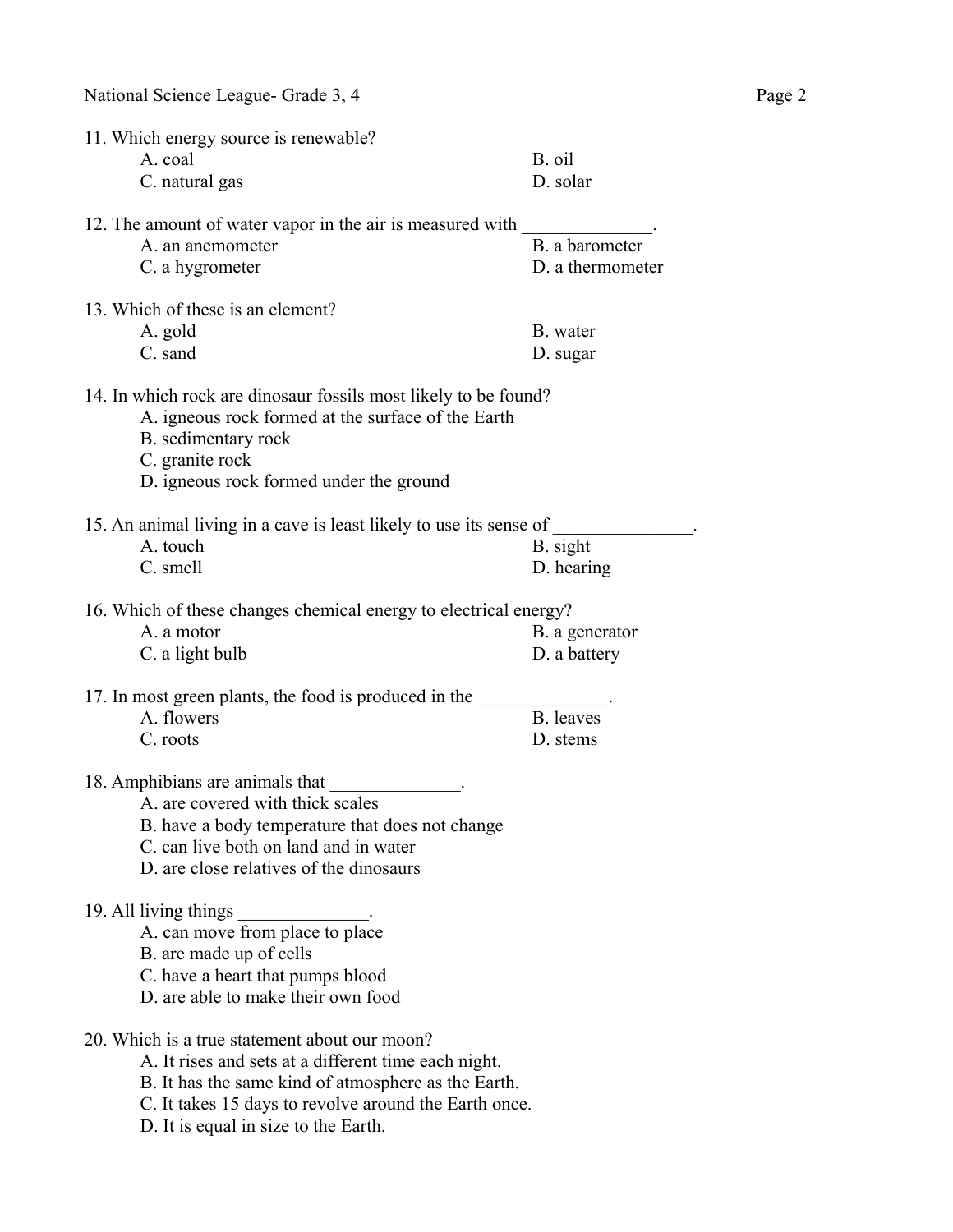| 21. Water is a solid at                                                                    |                                                   |
|--------------------------------------------------------------------------------------------|---------------------------------------------------|
| A. 32 degrees Celsius<br>C. 212 degrees Fahrenheit                                         | B. 100 degrees Fahrenheit<br>D. 0 degrees Celsius |
|                                                                                            |                                                   |
| 22. Plants use this gas to make their food. What gas is it?                                |                                                   |
| A. oxygen                                                                                  | B. hydrogen                                       |
| C. carbon dioxide                                                                          | D. nitrogen                                       |
| 23. Which of these is part of your nervous system?                                         |                                                   |
| A. the spleen                                                                              | B. the brain                                      |
| C. the liver                                                                               | D. the lungs                                      |
| 24. Which of these is a type of rock that is made during a volcanic eruption?              |                                                   |
| A. pumice                                                                                  | B. granite                                        |
| C. sandstone                                                                               | D. limestone                                      |
| 25. An example of a solution is 1.                                                         |                                                   |
| A. starch and water                                                                        | B. oil and water                                  |
| C. sand and water                                                                          | D. table salt and water                           |
| 26. Which of the following can be a decomposer in a forest food chain?                     |                                                   |
| A. plants                                                                                  | B. mice                                           |
| C. mold or bacteria                                                                        | D. deer                                           |
| 27. The tides in the oceans are caused by the<br>A. revolution of the Earth around the sun |                                                   |
|                                                                                            |                                                   |
| B. gravitational pull of the sun and the moon                                              |                                                   |
| C. uneven heating of the oceans by the sun                                                 |                                                   |
| D. wind blowing over the surface of the oceans                                             |                                                   |
| 28. Most of the food you eat is digested in your                                           |                                                   |
| A. stomach                                                                                 | B. pancreas                                       |
| C. liver                                                                                   | D. small intestine                                |
|                                                                                            |                                                   |

29. At which point would this bar magnet pick up the most paper clips?

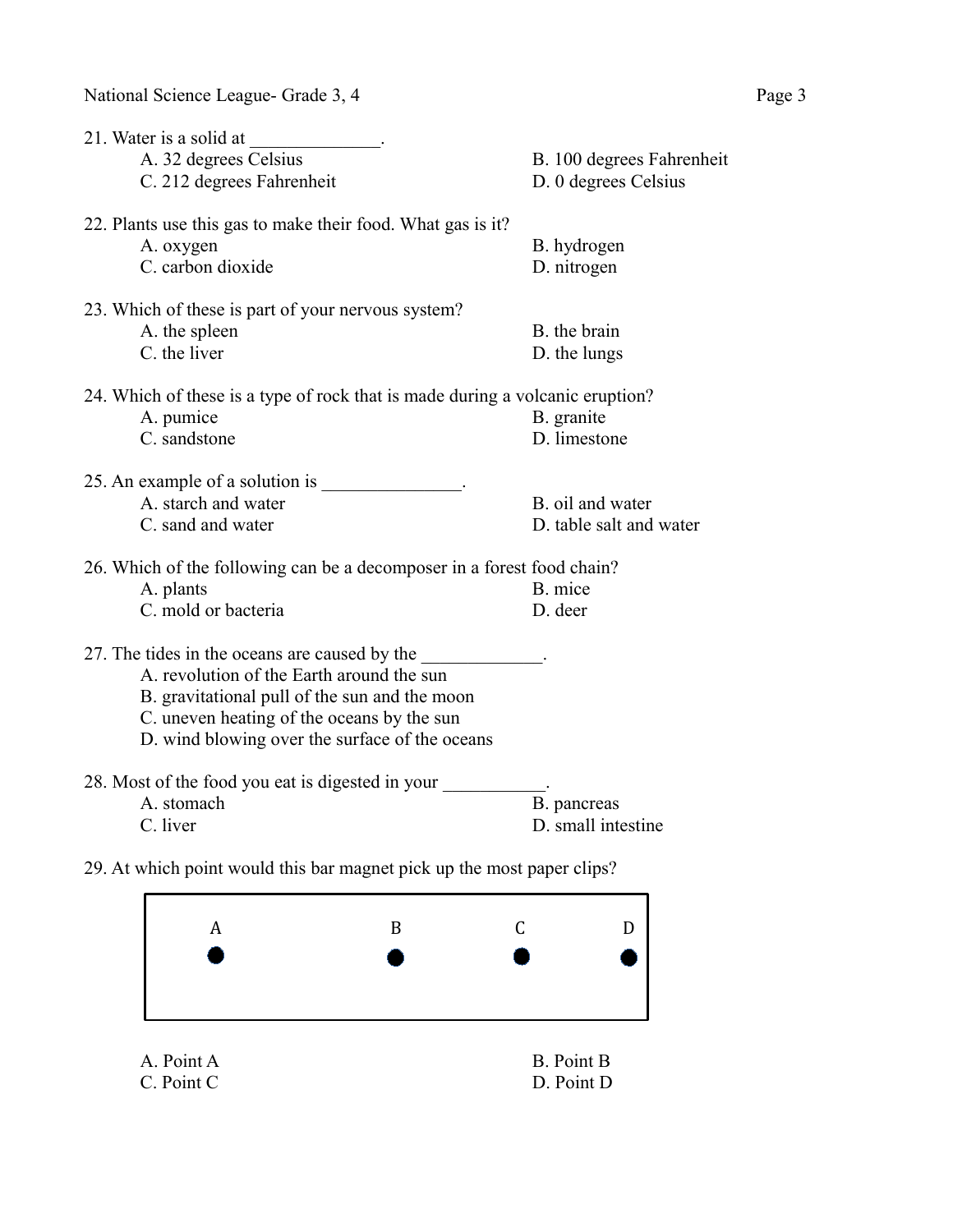30. Which diagram shows the correct way to connect the 4 six-volt batteries to make the 24-volt bulb burn the brightest?





 $C.$  D. D.